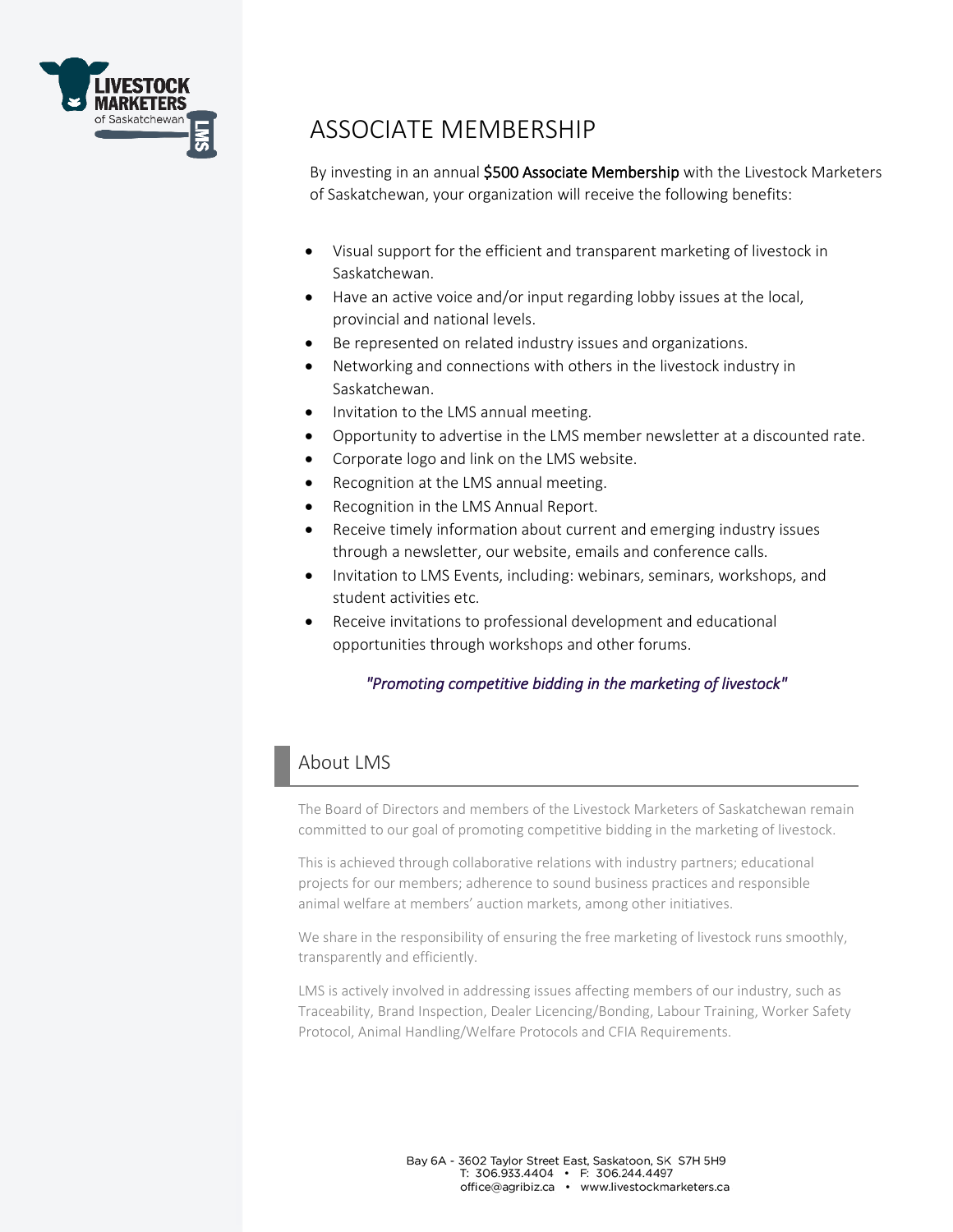### OBJECTIVES OF LMS

- a) To promote, foster and advance the auction method of competitive marketing in the livestock industry.
- b) To otherwise promote, foster and advance open and fair competition in the marketing of livestock.
- c) To secure uniformity in customs and grade practices in the marketing of livestock.
- d) To safeguard and improve the operations of persons engaged in the marketing of livestock in the best interests of producers, buyers and sellers of livestock.
- e) To prepare and distribute educational, statistical and economic information pertaining to the livestock industry and livestock marketing.
- f) To formulate and recommend plans and measures to protect and promote the welfare of the livestock industry.
- g) To advocate the enactment of appropriate laws, whether statute or regulation, affecting the marketing of livestock and the livestock industry, and to make representation therefore to any federal, provincial, municipal or other regulatory authority.
- h) To aid in improving measures to assure financial protection for producers, brokers, dealers, buyers and sellers of livestock.
- i) To develop safe handling practices that ensure both animals and market staff are treated under the best possible safety standards.